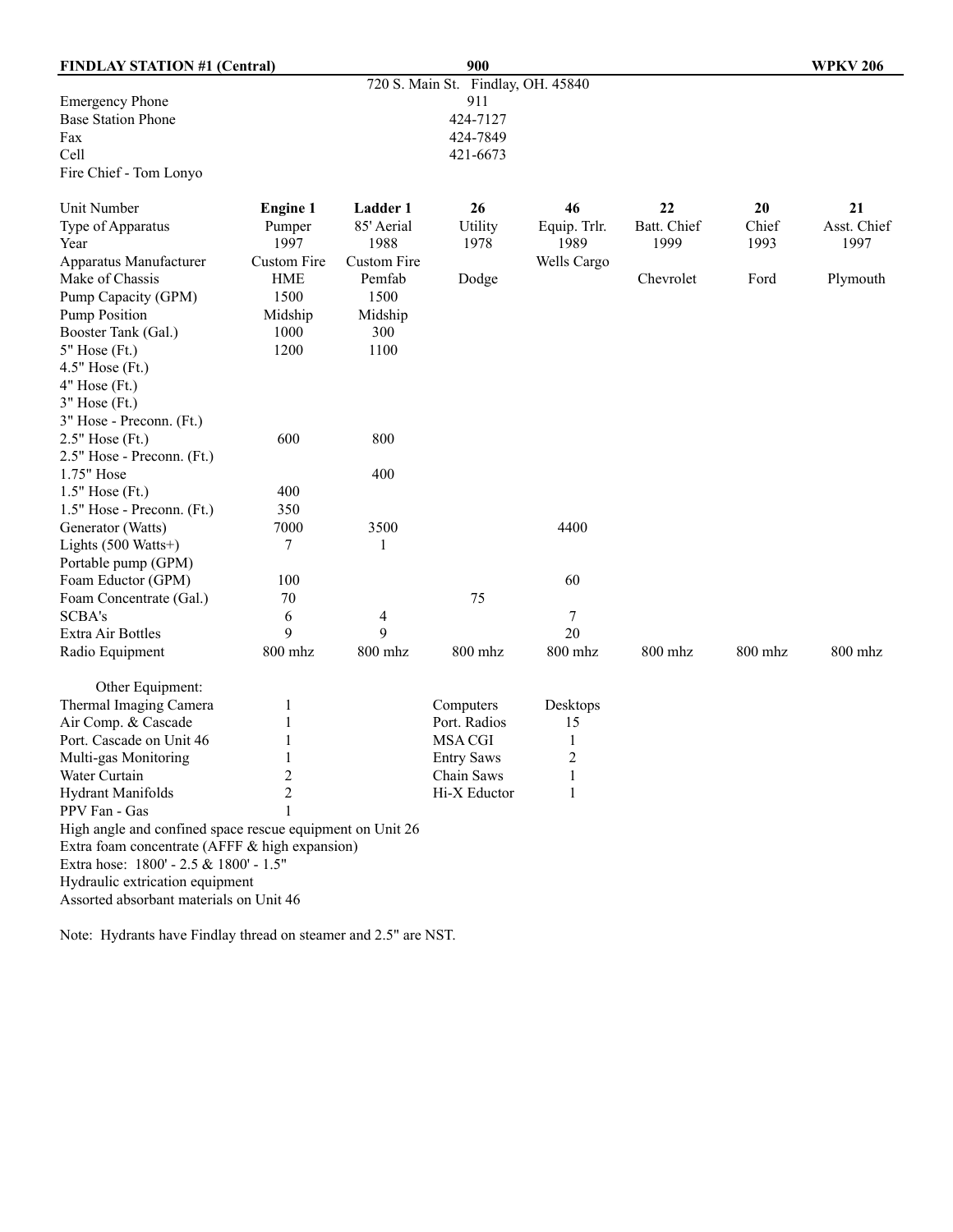|  | <b>FINDLAY STATION #2 (North)</b> |  |
|--|-----------------------------------|--|
|--|-----------------------------------|--|

Emergency Phone 911<br>Base Station Phone 422-4246 Base Station Phone<br>Fax Fax 424-7849<br>Cell 421-6673 Fire Chief - Tom Lonyo

| Unit Number                            | <b>Engine 2</b> | 30        |                   |         |
|----------------------------------------|-----------------|-----------|-------------------|---------|
| Type of Apparatus                      | Pumper          | Utility   |                   |         |
| Year                                   | 1984            | 1993      |                   |         |
| Apparatus Manufacturer                 | Sutphen         | Chevrolet |                   |         |
| Make of Chassis                        | Sutphen         | $S-10$    |                   |         |
| Pump Capacity (GPM)                    | 1500            |           |                   |         |
| <b>Pump Position</b>                   | Midship         |           |                   |         |
| Booster Tank (Gal.)                    | 500             |           |                   |         |
| 5" Hose (Ft.)                          | 1150            |           |                   |         |
| $4.5"$ Hose (Ft.)                      |                 |           |                   |         |
| $4"$ Hose (Ft.)                        |                 |           |                   |         |
| $3"$ Hose (Ft.)                        |                 |           |                   |         |
| 3" Hose - Preconn. (Ft.)               |                 |           |                   |         |
| 2.5" Hose (Ft.)                        | 1200            |           |                   |         |
| 2.5" Hose - Preconn. (Ft.)             |                 |           |                   |         |
| 1.75" Hose                             |                 |           |                   |         |
| $1.5"$ Hose (Ft.)                      | 400             |           |                   |         |
| 1.5" Hose - Preconn. (Ft.)             | 350             |           |                   |         |
| Generator (Watts)                      | 3500            |           |                   |         |
| Lights (500 Watts+)                    | 4               |           |                   |         |
| Portable pump (GPM)                    |                 |           |                   |         |
| Foam Eductor (GPM)                     | 95              |           |                   |         |
| Foam Concentrate (Gal.)                | 10              |           |                   |         |
| <b>SCBA's</b>                          | 5               |           |                   |         |
| Extra Air Bottles                      | 6               |           |                   |         |
| Radio Equipment                        | 800 mhz         | 800 mhz   |                   |         |
| Other Equipment:                       |                 |           |                   |         |
| Thermal Imaging Camera                 |                 |           | Computers         | Desktop |
| Air Comp. & Cascade                    |                 |           | Port. Radios      | 4       |
| Port. Cascade on Unit 46               |                 |           | <b>MSA CGI</b>    |         |
| Multi-gas Monitoring                   |                 |           | <b>Entry Saws</b> | 1       |
| Water Curtain                          |                 |           | Chain Saws        |         |
| <b>Hydrant Manifolds</b>               | 1               |           | Hi-X Eductor      |         |
| PPV Fan - Gas                          |                 |           |                   |         |
| Extra hose: 2900' - 2.5 & 1000' - 1.5" |                 |           |                   |         |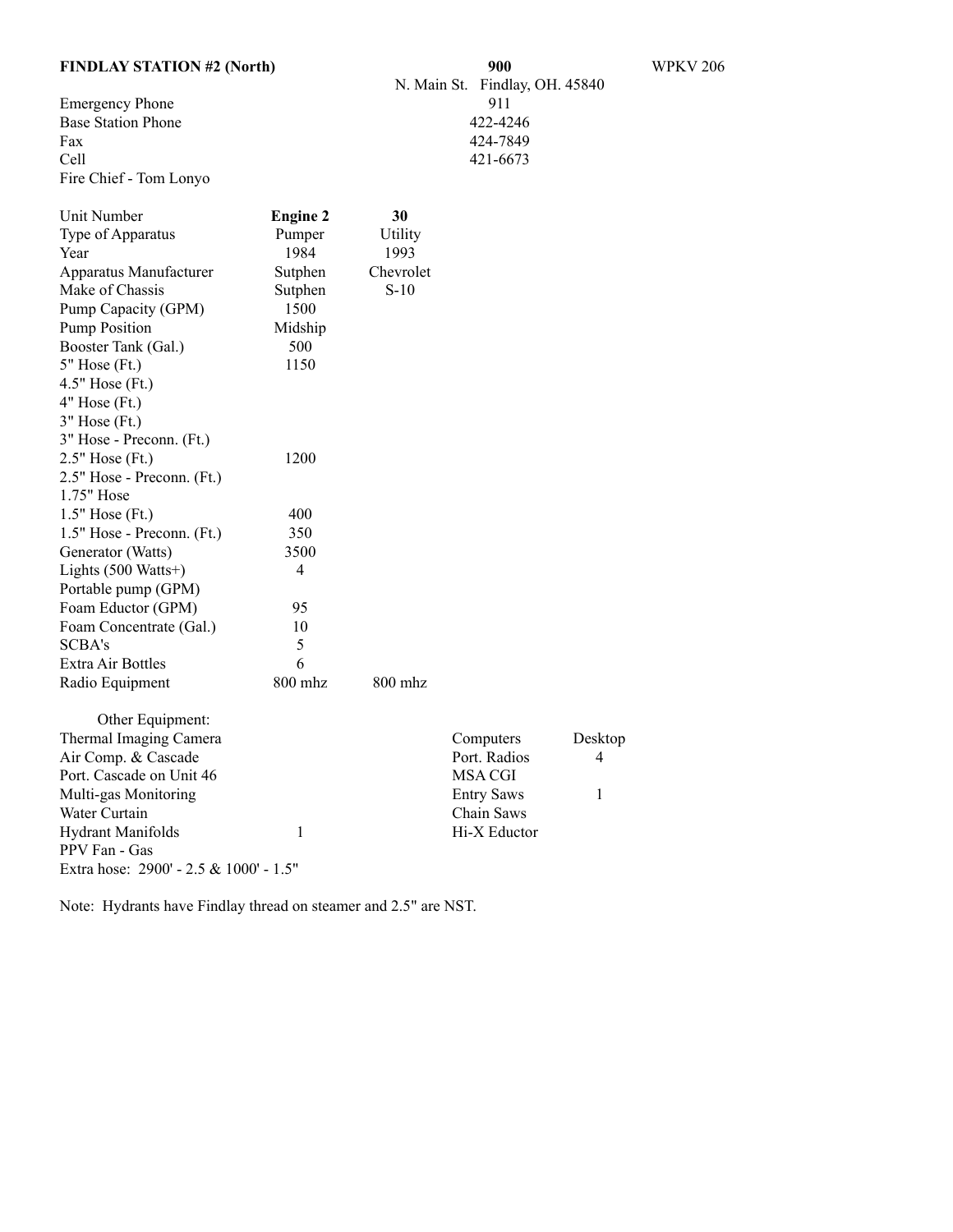| <b>FINDLAY STATION #3 (East)</b>       |                 |         | <b>WPKV 206</b>                |         |
|----------------------------------------|-----------------|---------|--------------------------------|---------|
|                                        |                 |         | Tiffin Ave. Findlay, OH. 45840 |         |
| <b>Emergency Phone</b>                 |                 |         | 911                            |         |
| <b>Base Station Phone</b>              |                 |         | 422-0979                       |         |
| Fax                                    |                 |         | 424-7849                       |         |
| Cell                                   |                 |         | 421-6673                       |         |
| Fire Chief - Tom Lonyo                 |                 |         |                                |         |
| Unit Number                            | <b>Engine 3</b> | 29      | <b>Water Rescue</b>            |         |
| Type of Apparatus                      | Pumper          | Utility | 14' Grumman Boat               |         |
| Year                                   | 1978            | 1993    | $w/25$ hp OB                   |         |
| Apparatus Manufacturer                 | Sutphen         | Ford    |                                |         |
| Make of Chassis                        | Sutphen         | $F-250$ | Zodiak                         |         |
| Pump Capacity (GPM)                    | 1500            |         | $w/15$ hp OB                   |         |
| <b>Pump Position</b>                   | Midship         |         |                                |         |
| Booster Tank (Gal.)                    | 500             |         | Res-Q-Deck                     |         |
| $5"$ Hose $(Fit.)$                     | 1000            |         | (Pontoon)                      |         |
| 4.5" Hose (Ft.)                        |                 |         | $w/19.8$ hp OB                 |         |
| $4"$ Hose (Ft.)                        |                 |         |                                |         |
| $3"$ Hose (Ft.)                        |                 |         | Cold water                     |         |
| 3" Hose - Preconn. (Ft.)               |                 |         | rescue suits                   |         |
| 2.5" Hose (Ft.)                        | 600             |         |                                |         |
| 2.5" Hose - Preconn. (Ft.)             |                 |         | PFD's                          |         |
| 1.75" Hose                             |                 |         |                                |         |
| $1.5"$ Hose (Ft.)                      | 400             |         | "Rescue Alive"                 |         |
| 1.5" Hose - Preconn. (Ft.)             | 350             |         | Ice rescue sled                |         |
| Generator (Watts)                      | 7000            |         |                                |         |
| Lights (500 Watts+)                    | 5               |         |                                |         |
| Portable pump (GPM)                    |                 |         |                                |         |
| Foam Eductor (GPM)                     | 95              |         |                                |         |
| Foam Concentrate (Gal.)                | 75              |         |                                |         |
| <b>SCBA's</b>                          | 5               |         |                                |         |
| Extra Air Bottles                      | 9               |         |                                |         |
| Radio Equipment                        | 800 mhz         | 800 mhz |                                |         |
| Other Equipment:                       |                 |         |                                |         |
| Thermal Imaging Camera                 | 1               |         | Computers                      | Desktop |
| Air Comp. & Cascade                    |                 |         | Port. Radios                   | 4       |
| Port. Cascade on Unit 46               |                 |         | <b>MSA CGI</b>                 |         |
| Multi-gas Monitoring                   |                 |         | <b>Entry Saws</b>              | 1       |
| Water Curtain                          |                 |         | Chain Saws                     |         |
| <b>Hydrant Manifolds</b>               | 1               |         | Hi-X Eductor                   |         |
| PPV Fan - Gas                          | 1               |         |                                |         |
| Extra hose: 2900' - 2.5 & 1000' - 1.5" |                 |         |                                |         |
| Telescopic Light Tower on Engine 3     |                 |         |                                |         |
|                                        |                 |         |                                |         |